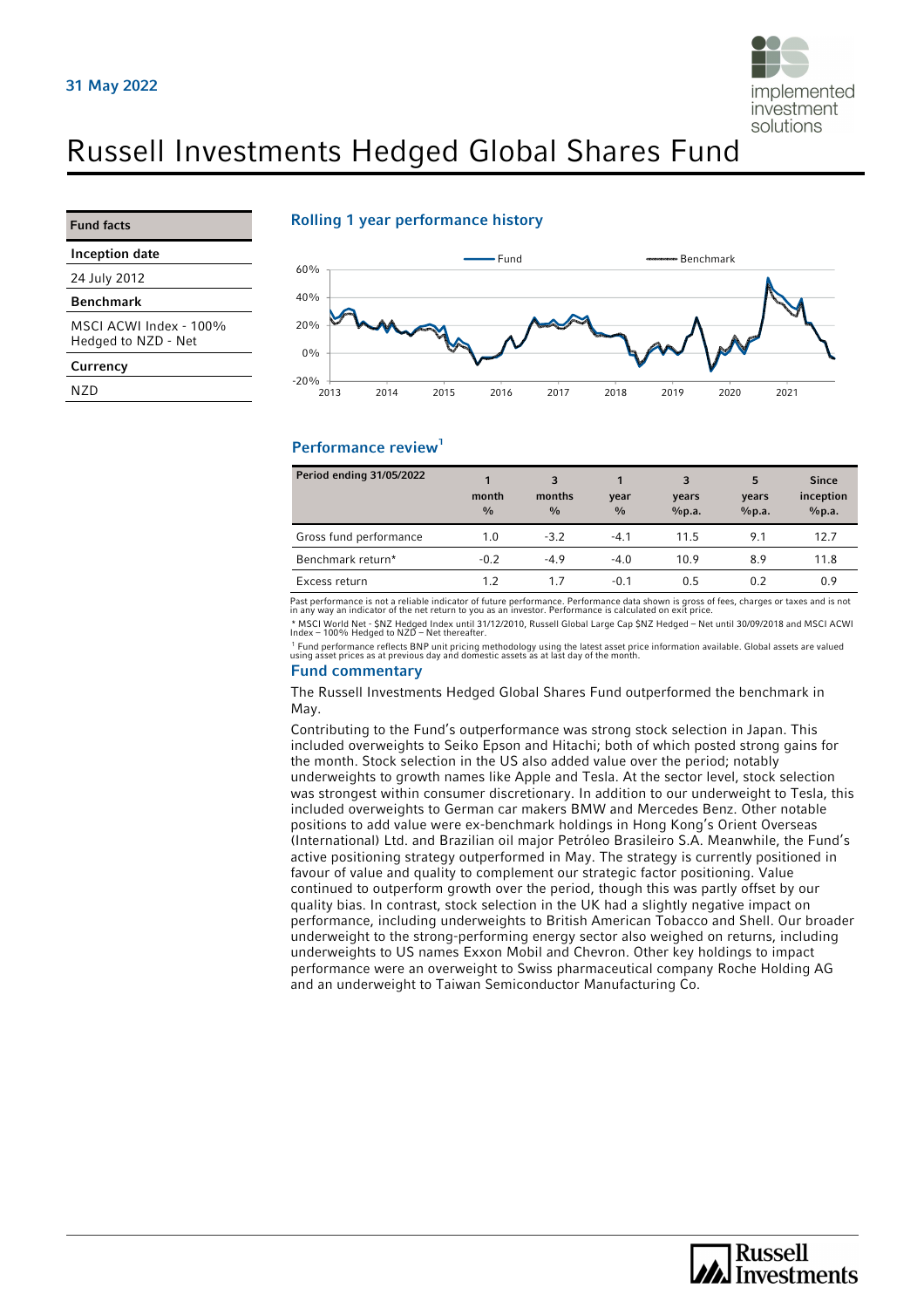

# Russell Investments Hedged Global Shares Fund

# Sector allocation

|                               | <b>Fund</b> | <b>Benchmark</b> |
|-------------------------------|-------------|------------------|
| Information Technology        | 20.3%       | 21.3%            |
| <b>Financials</b>             | 14.7%       | 14.6%            |
| Health Care                   | 13.5%       | 12.3%            |
| <b>Consumer Discretionary</b> | 10.8%       | 10.9%            |
| Industrials                   | $9.4\%$     | $9.4\%$          |
| <b>Communication Services</b> | $8.9\%$     | $8.0\%$          |
| <b>Materials</b>              | 7.6%        | $5.1\%$          |
| <b>Consumer Staples</b>       | $6.3\%$     | $7.3\%$          |
| Energy                        | 3.7%        | $5.2\%$          |
| <b>Utilities</b>              | $2.0\%$     | 3.1%             |
| <b>Real Estate</b>            | $1.7\%$     | $2.8\%$          |
| Other                         | $1.1\%$     |                  |

## Geographic exposure

|                         | <b>Fund</b> | <b>Benchmark</b> |
|-------------------------|-------------|------------------|
| <b>United States</b>    | 56.2%       | 60.3%            |
| <b>Emerging Markets</b> | 13.8%       | 11.6%            |
| Europe ex UK            | 11.5%       | 12.3%            |
| Japan                   | 6.6%        | 5.5%             |
| UK                      | $4.2\%$     | 3.9%             |
| Canada                  | $3.1\%$     | 3.3%             |
| Australia/New Zealand   | 2.3%        | $2.1\%$          |
| Asia ex Japan           | $1.2\%$     | $1.0\%$          |
| Other                   | $1.1\%$     |                  |

# Top ten holdings

| MICROSOFT CORP               |
|------------------------------|
| APPLE INC                    |
| TAIWAN SEMICONDUCTOR-SP ADR  |
| UNITEDHEALTH GROUP INC       |
| ALPHABET INC-CL A            |
| ALPHABET INC-CL C            |
| JOHNSON & JOHNSON            |
| SAMSUNG ELECTRONICS CO LTD   |
| AMAZON COM INC               |
| ROCHE HOLDING AG-GENUSSCHEIN |
|                              |